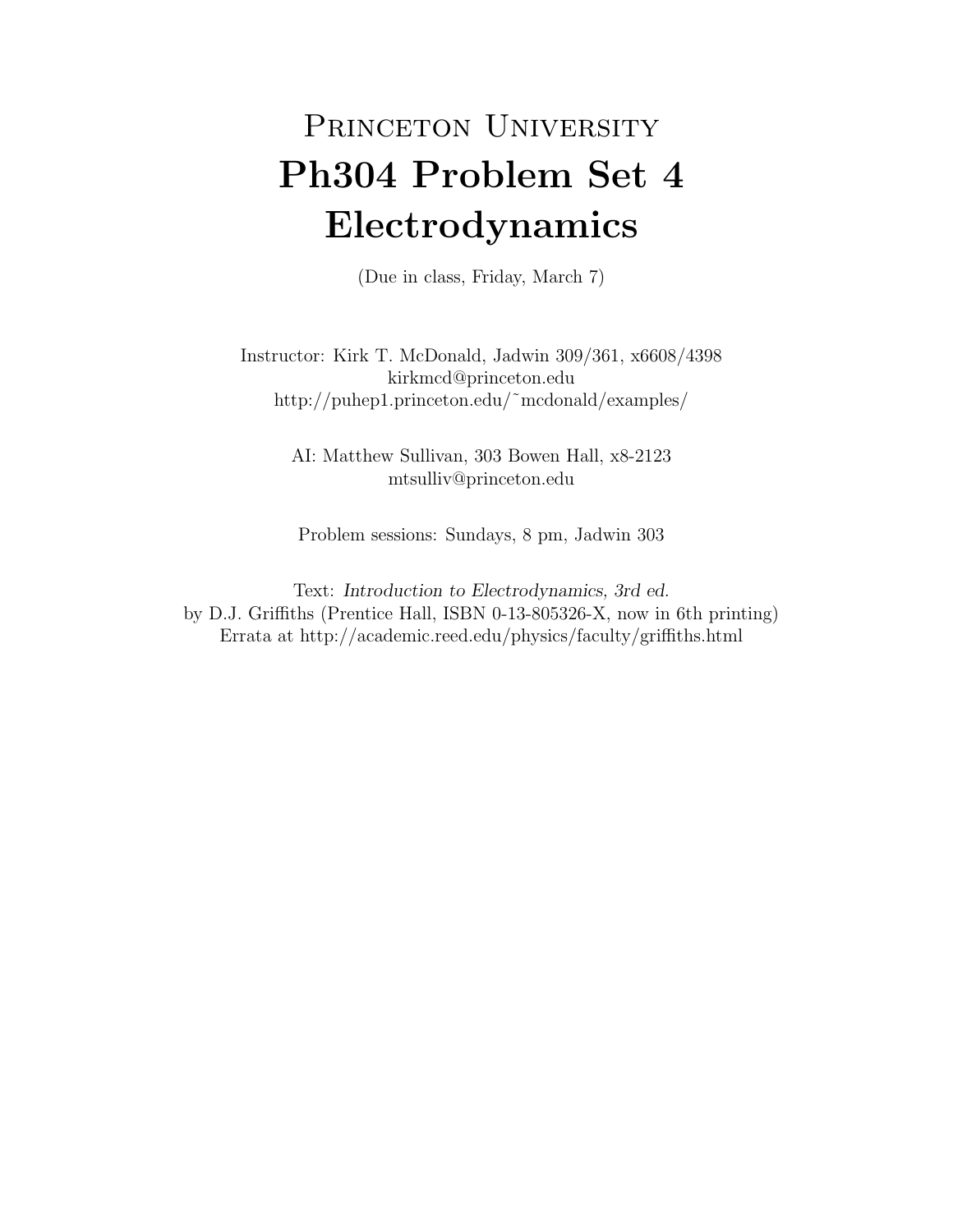Reading: Griffiths secs. 4.3-4.4, 7.1.1-7.1.2

1. Griffiths' probs. 4.4 and 4.7. For problem 4.4, evaluate both the force on the charge due to the (induced, i.e., not permanent) dipole field, and the force on the dipole due to the charge.

One way to approach prob. 4.7 (in which"ideal dipole" means "tiny, permanent dipole") is to recast eq. (4.5) as the gradient of some quantity, using an appropriate vector calculus identity. Then, invoking the mechanical relation  $\mathbf{F} = -\nabla U$ , you can identify the energy U. Note that this transformation holds only if  $\nabla \times \mathbf{E} = 0$ , *i.e.*, it holds only for electrostatics.

Counterexample: if  $\mathbf{p} = p\hat{\mathbf{x}}$  and  $\mathbf{E} = kx\hat{\mathbf{y}}$ , then  $\mathbf{p} \cdot \mathbf{E} = 0$ , but the force on the dipole is nozero according to eq. (4.5). However, in this case  $\nabla \times \mathbf{E} \neq 0$ , so there must be a time-dependent magnetic field present, and the problem is not one of electrostatics.

You should find that  $U = -\mathbf{p} \cdot \mathbf{E}$  for a dipole of fixed magnitude p, but  $U = -\frac{1}{2}$  $\frac{1}{2} \mathbf{p} \cdot \mathbf{E}$  for an induced dipole that obeys  $\mathbf{p} = \alpha \mathbf{E}$ . The difference arises because there is a positive energy of deformation of the induced dipole – as could be confirmed by a model for polarizable molecules. Use  $\mathbf{F} = -\nabla U$  to calculate the force on the dipole in prob. 4.4, and compare with the result obtained using eq. (4.5).

This illustrates that to deduce the force from the energy  $U$ , the total energy must be used. We note the famous paradox hinted in sec. 4.4.4, that if  $U = U_{\text{electrostatic}}$ , then  $\mathbf{F} = -\nabla U_{\text{el}}$  is ok if the external field is maintained by a set of fixed charges (as in prob. 4.4), but when the external fields are maintained by a set of conductors held at fixed potentials by batteries, then  $\mathbf{F} = -\nabla U_{\text{tot}} = -\nabla (U_{\text{batt}} + U_{\text{el}}) = +\nabla U_{\text{el}}$ , because  $\nabla U_{\text{battery}} = -2\nabla U_{\text{el}}.$ 

- 2. Griffiths' prob. 4.28.
- 3. Griffiths' prob. 4.34. By now you may appreciate such shortcuts as noting that since the dipole is the ultimate source of the all of the electric potential in this problem, and that the dipole potential varies as  $P_1(\cos \theta)$ , so only terms in the Legendre polynomial expansion will be those in  $P_1$ . Hence, you could write

$$
V(r < R) = \left(\frac{A_1}{r^2} + B_1r\right)P_1(\cos\theta),
$$
  

$$
V(r > R) = \left(\frac{C_1}{r^2} + D_1r\right)P_1(\cos\theta).
$$

To determine the four unknowns  $A_1$ ,  $B_1$ ,  $C_1$ , and  $D_1$ , you need four equations. Of course, the potential at infinity can be set to zero in this problem, so  $D_1 = 0$ . However, we cannot set  $A_1$  to zero, because of the dipole at the origin; indeed, the term  $A_1P_1/r^2$ is the potential (for  $r < R$ ) due to dipole p when it is embedded inside a dielectric of constant  $\epsilon_r$ . A way to get at this term is to consider the electric displacement **D**, which is due only to the external charges in the problem, *i.e.*, due only to the dipole at the origin. In general, the field  **due to a specified external charge distribution is**